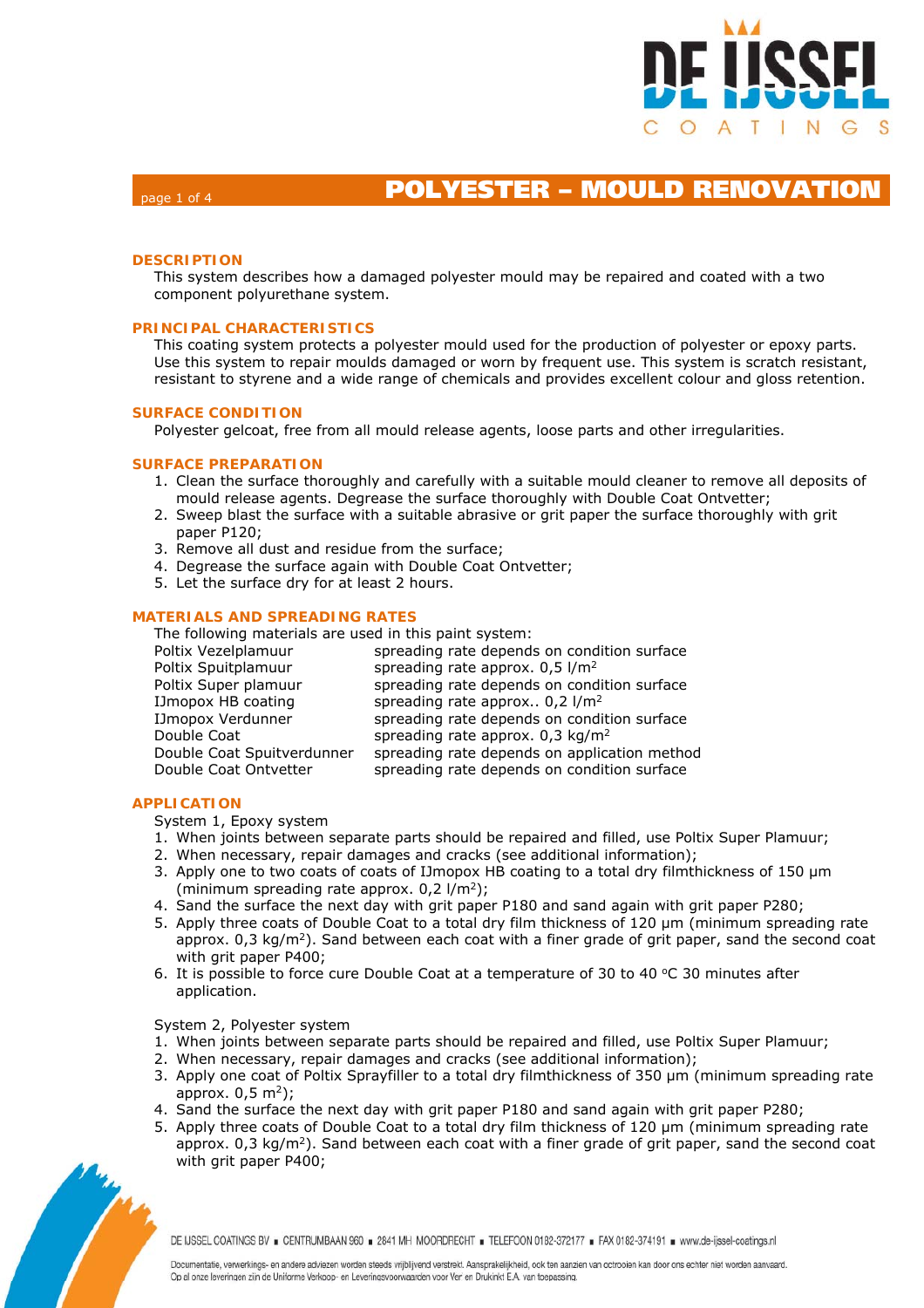

## **POLYESTER – MOULD RENOVATION**

6. It is possible to force cure Double Coat at a temperature of 30 to 40  $\degree$ C 30 minutes after application.

### Maintenance

Repair damaged areas using one of the above recommendations.

### **ADDITIONAL INFORMATION**

- Surface preparation When the surface of the gelcoat shows heavy cracking or crackle, remove the gelcoat completely by means of gritblasting with a suitable abrasive or by sanding.
- Repair joints
	- 1. Fill joints with Poltix Super Plamuur. Use for wide and deep joints first Poltix Vezelplamuur.
	- 2. Sand surface with grit paper P120 and remove all dust;
	- 3. Fill joints with Poltix Super Plamuur. Use for wide and deep joints first Poltix Vezelplamuur;
	- 4. Sand surface filled joints with grit paper P180, remove all dust and rinse surface with Double Coat Ontvetter;
	- 5. Apply one stripe coat Double Coat.
- Repair damages
	- 1. Repair damaged areas with Poltix Super Plamuur. Use first Poltix Vezelplamuur for repairs of deep and wide damages. Assure that every damage, including small damages, are filled;
	- 2. Open scratches and fill these with filler;
	- 3. Sand cracks up to the glass fibre laminate and apply filler;
	- 4. Sand surface filled joints with grit paper P180, remove all dust and rinse surface with Double Coat Ontvetter.
	- 5. Apply one stripe coat Double Coat.
- Residue of mould release agent

Any residual mould release agent will reduce the adhesion of IJmopox HB coating or Poltix Spuitplamuur. This will result in loss of adhesion of the paintsystem when the mould is put to use. Careful attention should be given to the complete removal of any mould release agents.

• Using the mould

Leave the mould for at least 5 days after application of the final coat of Double Coat. When it is necessary to use the mould 24 hours, replace the final coat of Double Coat by Double Coat Modellak. Before using the mould, apply various layers of a suitable mould release agent. Apply the mould release agent according to the instructions of the supplier.

• Sanding

A durable adhesion will be obtained by thorough preparation of the surface. This may be achieved by sanding the surface. Sanding is also necessary when the time elapsed between application of each coat exceeds the maximum overcoating interval.

During application of the finishing coats, we recommend to use for each coat a finer grit paper.

• Durability and surface preparation

The durability of any paint system depends on a number of variables, amongst others: total dry film thickness, method of application, skill of labour, the conditions during which the coating is applied and cured, the exposure conditions during service and the preparation of the surface. Insufficient surface preparation might lead to blistering and loss of adhesion.



DE IJSSEL COATINGS BV = CENTRUMBAAN 960 = 2841 MH MOORDRECHT = TELEFOON 0182-372177 = FAX 0182-374191 = www.de-ijssel-coatings.nl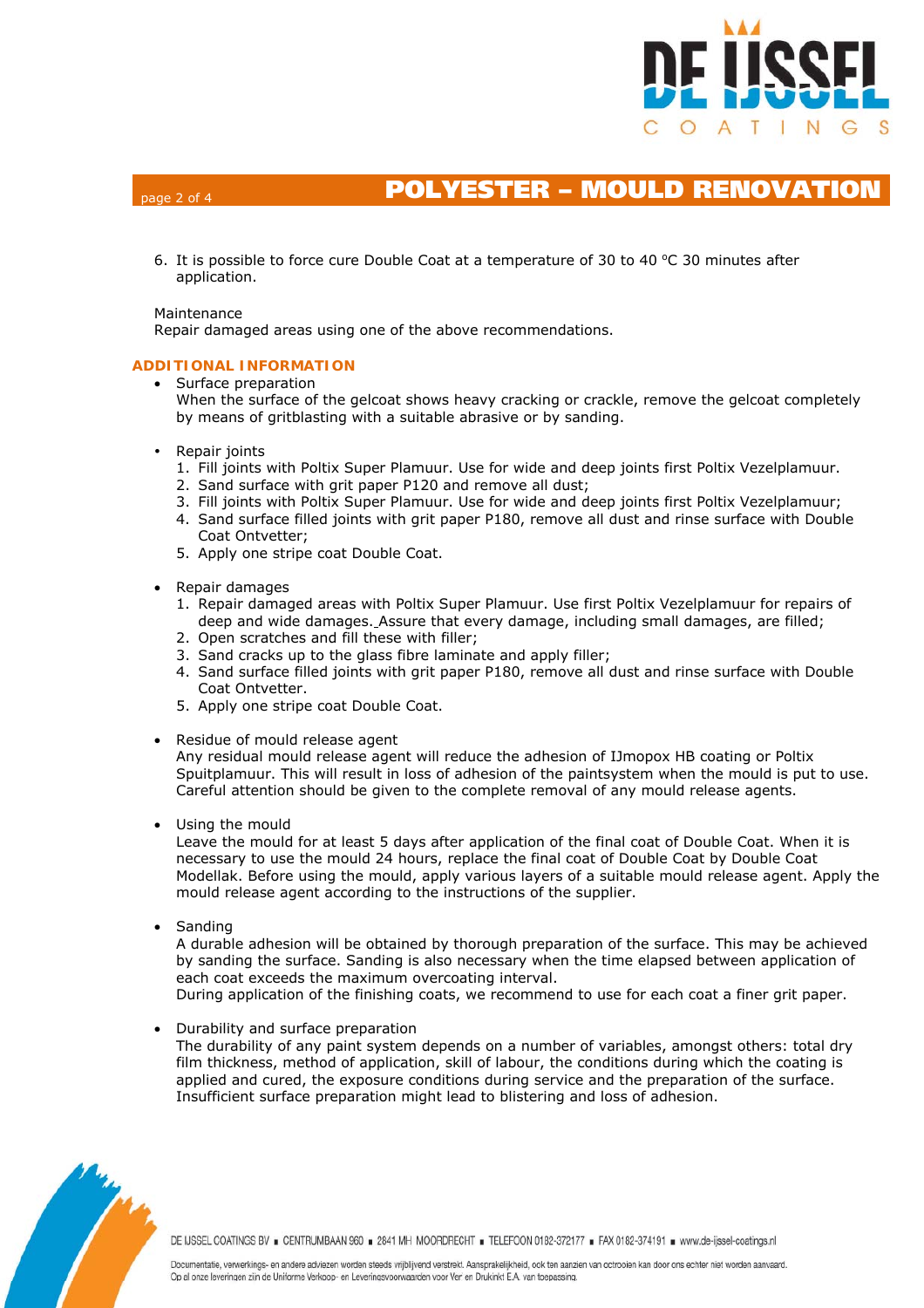

# page 3 of 4 **POLYESTER – MOULD RENOVATION**

| step           |                                                          | dry film<br>thickness<br>(µm) | spreading<br>rate<br>$(m^2/l)$ | recoating<br>interval<br>at<br>20 °C | preparation before next step                                                                                      |
|----------------|----------------------------------------------------------|-------------------------------|--------------------------------|--------------------------------------|-------------------------------------------------------------------------------------------------------------------|
| 1              | Pre-treatment                                            |                               |                                |                                      |                                                                                                                   |
| $\mathcal{P}$  | Repair with Poltix Super<br>plamuur                      | n.a.                          | n.a.                           | 8 hours                              | Sanding P180.                                                                                                     |
| 3              | Apply first coat of IJmopox<br>HB coating grey or white  | 75                            | 10,0                           | 8 hours                              | When recoating within 72 hours no<br>preparation is required, otherwise<br>sanding with P180.                     |
| 4              | Apply second coat of IJmopox<br>HB coating white or grey | 75                            | 10,0                           | 8 hours                              | Sanding P18-P240-P280.                                                                                            |
| 5              | Apply first coat of Double<br>Coat                       | 30                            | 10,8                           | 24 hours                             | When recoated within 48 hours no<br>preparation is required, otherwise                                            |
| 6              | Apply second coat of Double<br>Coat                      | 30                            | 10,8                           | 24 hours                             | sanding with P320-P400. Use<br>between each layer finer grit paper<br>to avoid scratches in finish.               |
| $\overline{7}$ | Apply third coat of Double<br>Coat                       | 30                            | 10,8                           | 24 hours                             | Wait at least 5 days before first use<br>of the mould. Apply multiple coats of<br>a suitable mould release agent. |

### • Example application schedule, epoxy system

• Example application schedule, polyester system

|               |                                     | dry film<br>thickness | spreading<br>rate   | recoating<br>interval<br>at |                                                                                                                            |
|---------------|-------------------------------------|-----------------------|---------------------|-----------------------------|----------------------------------------------------------------------------------------------------------------------------|
| step          |                                     | (µm)                  | (m <sup>2</sup> /I) | 20 °C                       | preparation before next step                                                                                               |
| 1.            | Pre-treatment                       |                       |                     |                             |                                                                                                                            |
| $\mathcal{P}$ | Repair with Poltix Super<br>plamuur | n.a.                  | n.a.                | 8 hours                     | Sanding P180.                                                                                                              |
| 3             | Apply Poltix Spuitplamuur           | 350                   | 2,0                 | 8 hours                     | When recoating within 72 hours no<br>preparation is required, otherwise<br>sanding with P180.                              |
| 4             | Apply first coat of Double<br>Coat  | 30                    | 10,8                | 24 hours                    | When recoated within 48 hours no<br>preparation is required, otherwise                                                     |
| 5             | Apply second coat of Double<br>Coat | 30                    | 10,8                |                             | 24 hours Sanding with P320-P400. Use<br>between each layer finer grit paper<br>to avoid scratches in finish.               |
| 6             | Apply third coat of Double<br>Coat  | 30                    | 10,8                |                             | 24 hours Wait at least 5 days before first use<br>of the mould. Apply multiple coats of<br>a suitable mould release agent. |